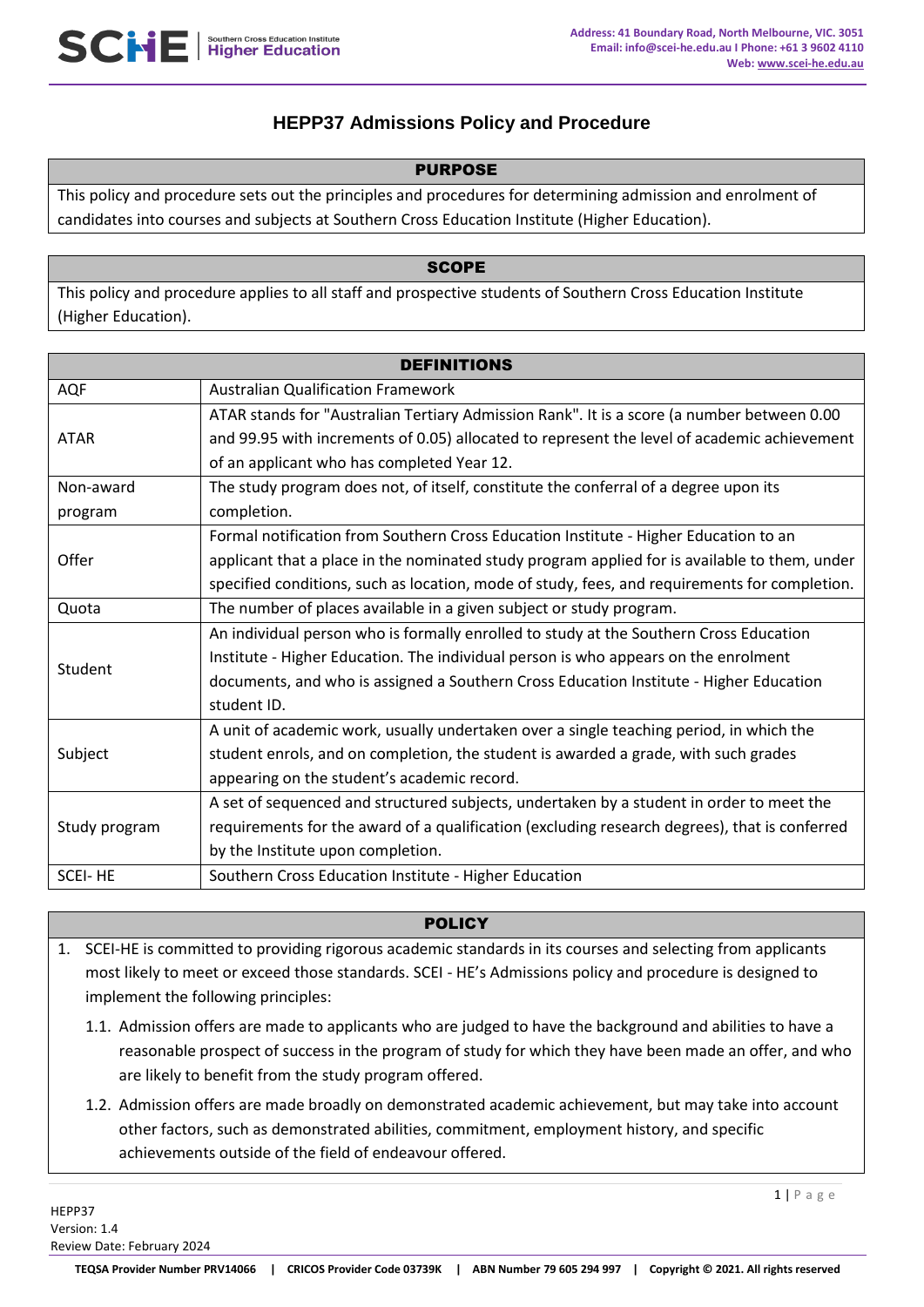- 1.3. In admitting students, the Institute also seeks to provide access to people of educational and social disadvantage and to address under-representation of specific social and demographic groups.
- 1.4. Where places are limited in a course or subject by a quota, places will be offered according to demonstrated academic achievement of applicants.
- 2. Additionally, entry to study programs will be subject to minimum English language standards.
- 3. Meeting the minimum entry requirements allows an applicant to be considered for selection. Not all applicants who meet the minimum entry requirements are guaranteed to be selected for admission into study programs.

#### PROCEDURE

Applicants must complete and sign an application form.

SCHE | Southern Cross Education Institute

- all qualifications and supporting documentation must be certified or original copies
- documents not in English must be accompanied by certified English translations from a recognised accredited translator.
- where qualifications and supporting documentation have been completed in another name, evidence must be provided of the change of name

### APPLICATION AND ADMISSION INFORMATION

- **1.** To be eligible for an offer of admission, applicants will**:** 
	- Have an ATAR or equivalent (refer to Table 1), or an accredited qualification under the Australian Qualifications Framework (AQF) at the diploma level or higher for undergraduate programs. For Entry into a postgraduate course of study, applicants will hold a bachelor qualification (please refer to specific course information as entry requirements may vary).
	- meet the approved English Language Proficiency Requirements.

Please note: Applicants who are under exclusion on the basis of academic performance or misconduct from any higher education provider are required to include all details of the exclusion in their application for admission

2. Applicants for education programs will need to complete a **non-academic suitability test.** The test measures attributes such as motivation to teach, attitude toward learning, interpersonal and communication skills, resilience, self-efficacy, how conscientious applicants are as well as organisation and planning skills. SCEI-HE currently uses the computer based CASPer Postgraduate Teacher Education test. The fee for students to take the test is met by student (approximately \$80.00).

All students enrolled in an initial teacher education course, including early childhood education, (either undergraduate or postgraduate) must sit and meet the Literacy and Numeracy Test for Initial Teacher Education (LANTITE) test prior to graduation. The LANTITE is designed to assess initial teacher education students' personal literacy and numeracy skills to ensure teachers are well equipped to meet the demands of teaching. All students must achieve a successful test in order to register or to be employed as a teacher including early childhood teachers. The fee for students to take the test is met by student (approximately \$196.00).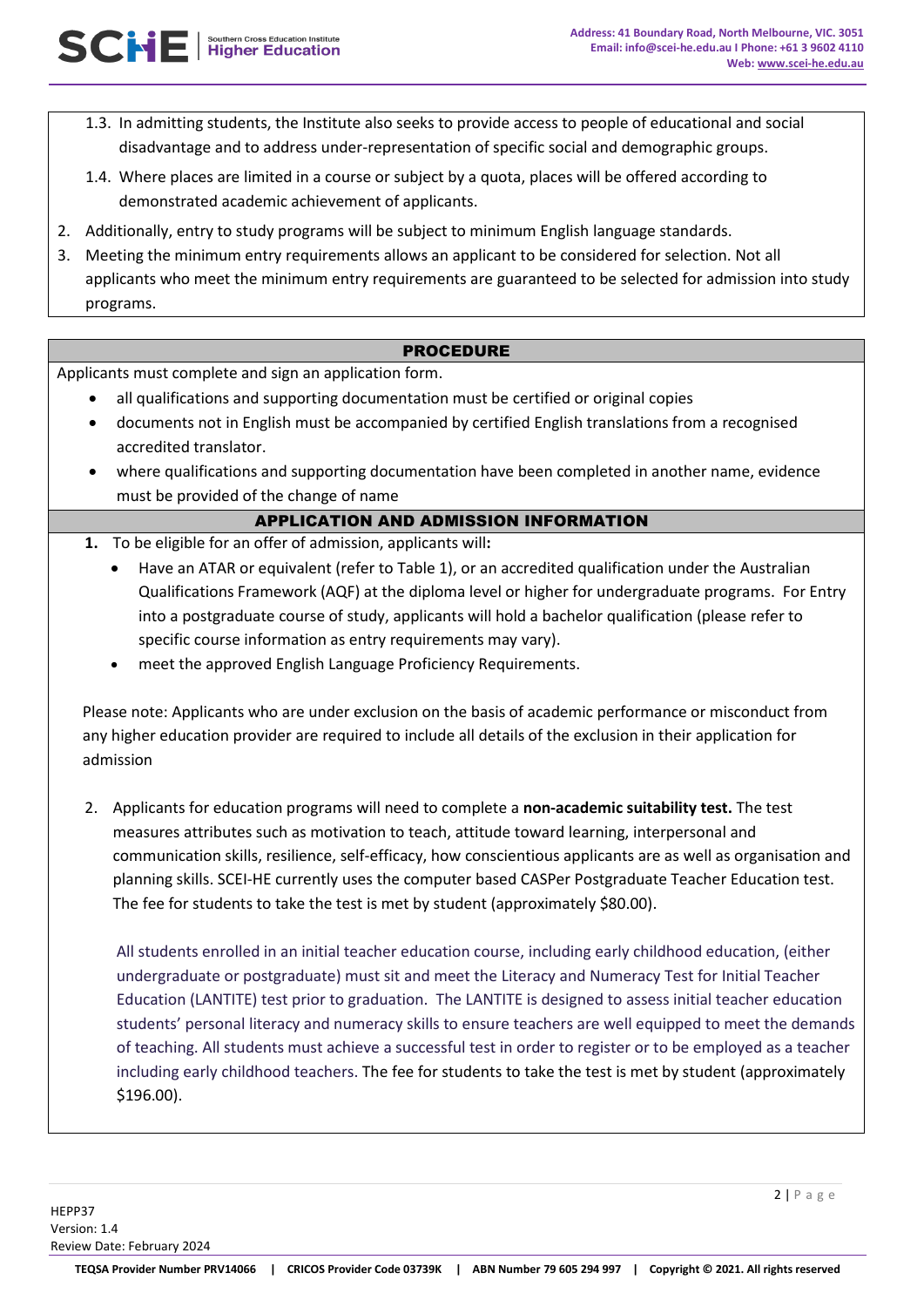- or other criteria detailed in the offer of admission. 4. International students are allowed to work in paid employment for 20 hours per week. Excessive work
- commitments can hinder academic progress, especially while on placements.
- 5. **Offers** will be made to applicants based on demonstrated academic achievement, but may take into account other factors, such as demonstrated abilities, commitment, employment history, and specific achievements outside of the field of endeavour offered, until the quota set for each study program is filled.
	- The offer of admission is valid for the duration specified in the offer. If the applicant fails to accept the offer in the duration specified, then the offer will be deemed null and void.
	- An offer of admission may be withdrawn if it is found that the applicant has provided fraudulent or inaccurate information
	- An applicant who has been excluded from another higher education provider will only be considered for admission if the period of exclusion has been served.

### **Deferral of Commencement**

SCHE | Signifier Education Institute

- An applicant, after accepting an offer of admission, may defer their course commencement for a period of no longer than 12 months.
- Requests to defer course commencement must be made in writing to the Student Administration Manager.
- Deferment may not be available in courses where admission is based on additional requirements and selection criteria.

## **Review of unsuccessful application**

- An unsuccessful applicant for a place in a study program, who considers the Institute has not properly assessed his or her application, may seek a review of their case from the Student Administration Manager.
- An application for review must be in writing to the Student Administration Manager within ten working days of notification of the unsuccessful application.
- The Student Administration Manager will review the case and provide the appellant with the outcome of the review in writing within ten working days of receipt of the review request.
- If an applicant is dissatisfied with the outcome of the review, they may seek a further review by the Dean

### **Table 1: ATAR of 65 Equivalent by Country**

| Country      | <b>Qualification</b>                                                               | <b>Minimum Entry Requirements</b>                                                                                                                                                                                                                                                                                    |
|--------------|------------------------------------------------------------------------------------|----------------------------------------------------------------------------------------------------------------------------------------------------------------------------------------------------------------------------------------------------------------------------------------------------------------------|
| <b>China</b> | GaoKao                                                                             | Successful completion of the National College Entrance<br>Examination (GaoKao) with a minimum of 65% of the<br>overall maximum score                                                                                                                                                                                 |
|              | Peoples Republic of China<br>Senior Middle School<br><b>Graduation Certificate</b> | Grade average of 80 in the final year results, or<br>Successful completion of a recognised pre-tertiary or<br>foundation program, or<br>Successful completion of one-year study at a recognised<br>tertiary, or<br>Higher education institution is required in addition to<br>the completion of High School studies. |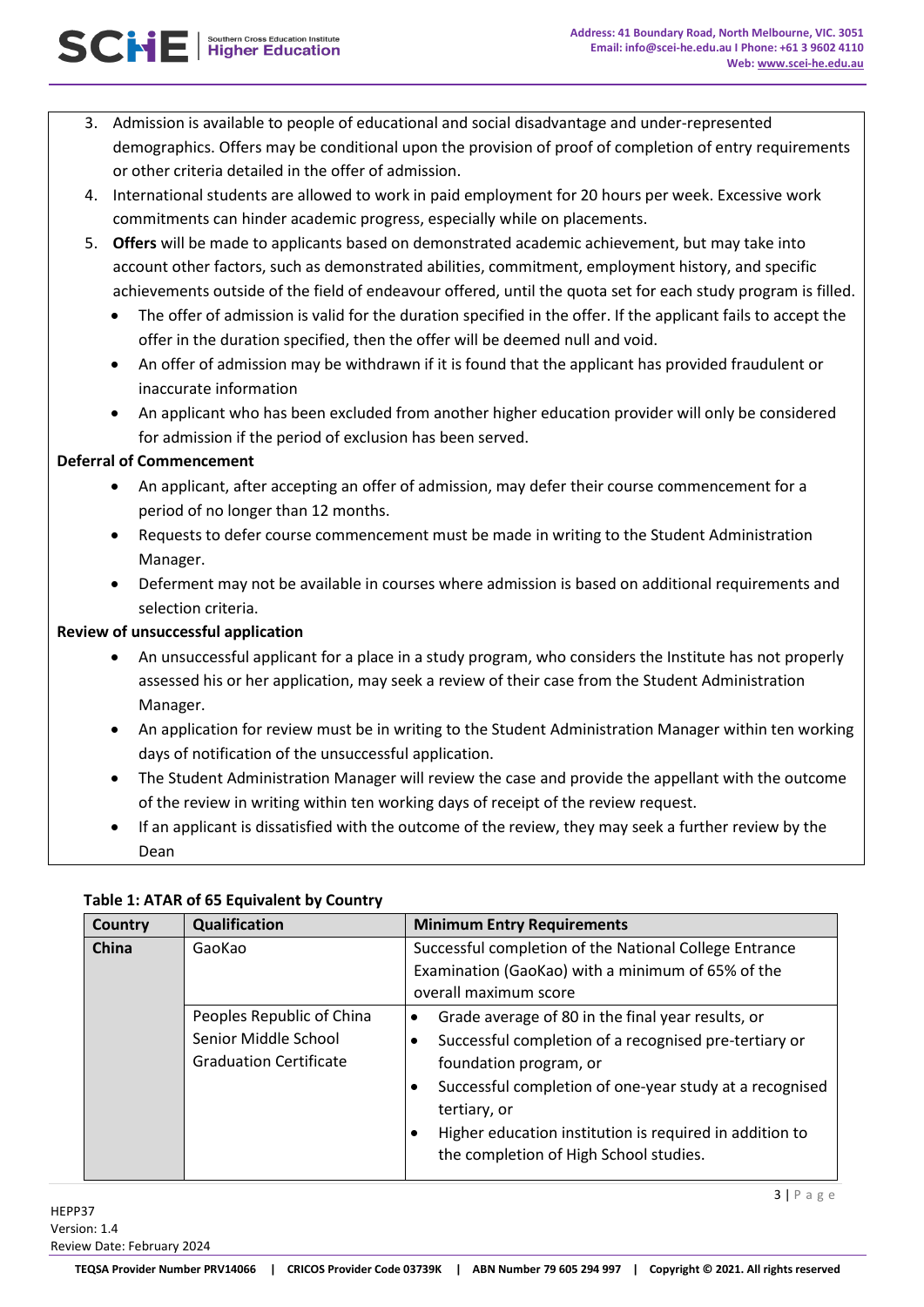#### **Address: 41 Boundary Road, North Melbourne, VIC. 3051 Email: info@scei-he.edu.au I Phone: +61 3 9602 4110 Web: www.scei-he.edu.au**

| A <b>MIL</b> Higher Education | Southern Cross Education Institute |
|-------------------------------|------------------------------------|
|-------------------------------|------------------------------------|

| Colombia         | Columbian Bachillerato                                                                                                                                                        | Final year grade of 88, plus an overall score on the<br>$\bullet$<br>National Aptitude Test of 300-349, or<br>Successful completion of a recognised pre-tertiary or<br>$\bullet$<br>foundation program, or                                                                                                   |
|------------------|-------------------------------------------------------------------------------------------------------------------------------------------------------------------------------|--------------------------------------------------------------------------------------------------------------------------------------------------------------------------------------------------------------------------------------------------------------------------------------------------------------|
|                  |                                                                                                                                                                               | Successful completion of one year study at a recognised<br>$\bullet$<br>tertiary or higher education institution is required in<br>addition to the completion of High School studies.                                                                                                                        |
| India            | <b>Central Board of Secondary</b><br><b>Education (CBSE) or Council</b><br>for the Indian School<br><b>Certificate Examinations</b><br>(CISCE) Year 12 examination<br>results | Must have achieved a minimum average of 60% in their<br>Best of 4 academic subjects in a relevant stream, including<br>English, if necessary (but not a local language), with an<br>overall First Division (60%+).                                                                                           |
|                  | Indian State Board of<br><b>Education Board Year 12</b><br>examination results, other<br>than PSEB and HSEB                                                                   | Must have achieved a minimum average of 65% in their<br>Best of 4 academic subjects in a relevant start, including<br>English, if necessary (but not a local language), with an<br>overall First Division (60%+)                                                                                             |
|                  | <b>Punjab State Education</b><br>Board (PSEB) and Haryana<br><b>State Education Board</b><br>(HSEB) Year 12 Examination                                                       | Must have achieved a minimum average of 70% in their<br>Best of 4 academic subjects in a relevant stream, including<br>English, if necessary (but not local language), with and<br>overall, First Division (60%+)                                                                                            |
|                  | National Institute of Open<br>Schooling (NIOS) year 12<br>examination results                                                                                                 | Must have achieved a minimum average of 70% in their<br>Best of 4 academic subjects in a relevant stream, including<br>English, if necessary (but not a local language), with and<br>overall, First Division (60%+)                                                                                          |
| Kenya            | Kenya Certificate of<br><b>Secondary Education (KCSE)</b>                                                                                                                     | Grade average of C+ or higher                                                                                                                                                                                                                                                                                |
|                  | <b>General Certificate of</b><br>Education (GCE) 'A' Levels                                                                                                                   | Aggregate of 4 in the best 3 A Level or combination of A<br>and AS Level Subjects A*=6, A=5, B=4, C=3, D=2, E=1 (AS<br>Levels are equivalent to half points, e.g. A=2.5)                                                                                                                                     |
| Lebanon          | Lebanese Baccalaureate                                                                                                                                                        | Minimum overall grade of 10 in the final year results                                                                                                                                                                                                                                                        |
| <b>Malaysia</b>  | STPM or GCE 'A' Levels                                                                                                                                                        | • Aggregate of 4 in the best 3 A Level or combination of A<br>and AS Level Subjects A*=6, A=5, B=4, C=3, D=2, E=1 (AS<br>Levels are equivalent to half points, e.g. A=2.5)                                                                                                                                   |
|                  | Malaysian Independent<br><b>Chinese Secondary Schools</b><br><b>Unified Examination</b><br>Certificate                                                                        | Average score of 14- maximum 10 subjects. (Where A1=8,<br>A2=7, B3=6, B4=5, B5=4, B6=3, C7=2, C8=1)                                                                                                                                                                                                          |
| <b>Mauritius</b> | General Certificate of<br><b>Education 'A' Levels</b>                                                                                                                         | Aggregate of 4 in the best 3 A Level or combination of A<br>and AS Level Subjects A*=6, A=5, B=4, C=3, D=2, E=1 (AS<br>Levels are equivalent to half points, e.g. A=2.5)                                                                                                                                     |
| <b>Nepal</b>     | Nepalese Higher Secondary<br>Certificate (HSC)<br>administered through the<br><b>Higher Secondary Education</b><br>Board (HSEB) or Nepal                                      | Must have achieved equivalent to a minimum average of<br>65% across their 'Best of 4' academic subjects, including<br>English (but not including Nepali) or NEB Year 12 results of<br>either a GPA of 2.41 or 2.61, i.e., equivalent to 60% or<br>65%+ result in four academic subjects in a relevant stream |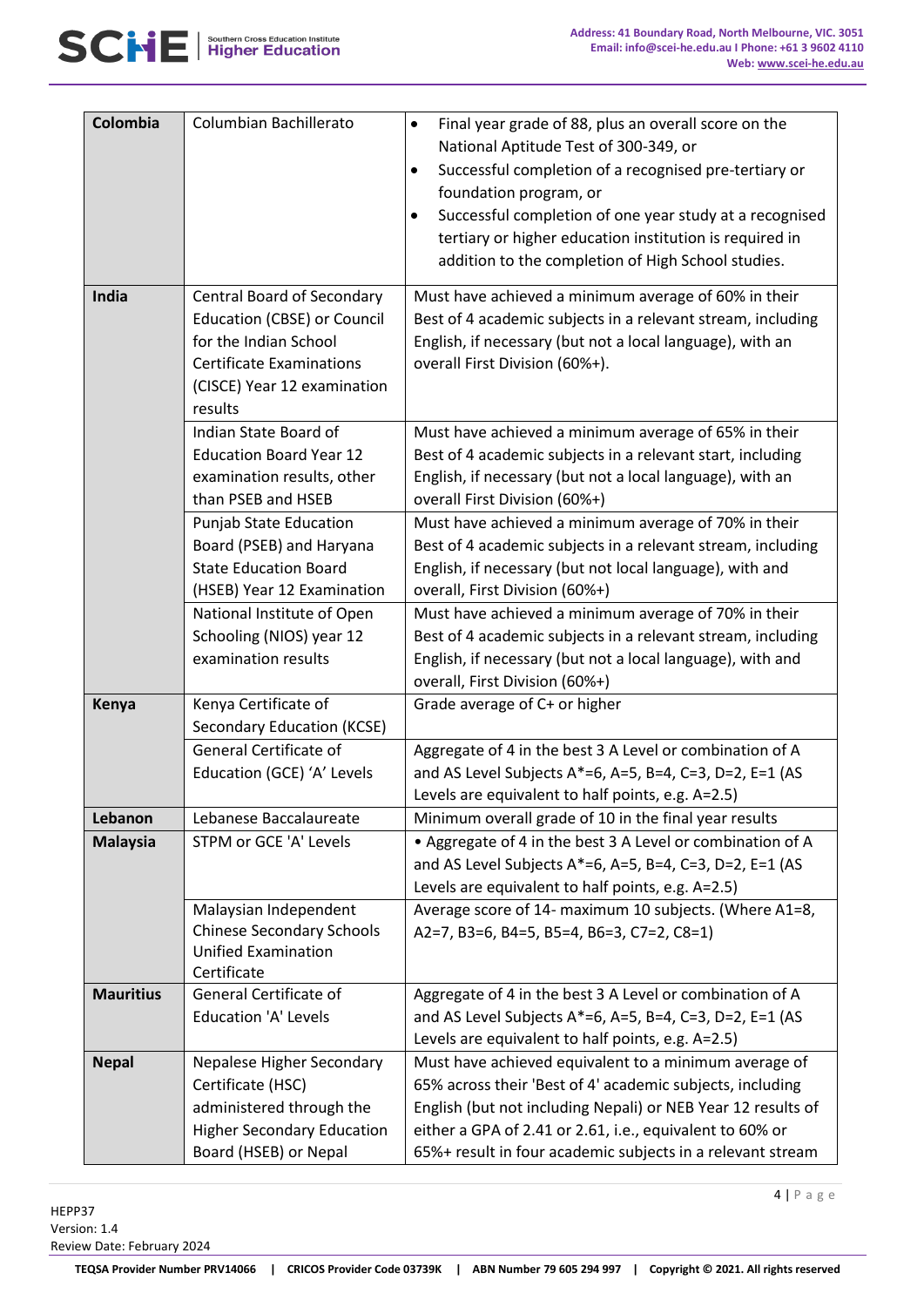

|                    | Education Board (NEB) year<br>12                                                                                         |                                                                                                                                                                                                                                                                                                                                                                   |
|--------------------|--------------------------------------------------------------------------------------------------------------------------|-------------------------------------------------------------------------------------------------------------------------------------------------------------------------------------------------------------------------------------------------------------------------------------------------------------------------------------------------------------------|
| <b>Nigeria</b>     | <b>West African Advanced</b><br>Certificate of Secondary<br>Education                                                    | Grade C4 or above in 5 subjects including; C4 in Maths<br>$\bullet$<br>and English, or<br>Grade A-B in 2 subjects including C4 in Maths and<br>$\bullet$<br>English                                                                                                                                                                                               |
|                    | General Certificate of<br>Education 'A' Levels                                                                           | Aggregate of 4 in the best 3 A Level or combination of A<br>and AS Level Subjects A*=6, A=5, B=4, C=3, D=2, E=1 (AS<br>Levels are equivalent to half points, e.g. A=2.5)                                                                                                                                                                                          |
| <b>Pakistan</b>    | General Certificate of<br>Education 'A' Levels                                                                           | Aggregate of 4 in the best 3 A Level or combination of A<br>and AS Level Subjects A*=6, A=5, B=4, C=3, D=2, E=1 (AS<br>Levels are equivalent to half points, e.g. A=2.5)                                                                                                                                                                                          |
|                    | Pakistani Higher Secondary<br>School Certificate or<br>Intermediate Certificate (Pre-<br>Eng. & Pre-Med streams<br>only) | Grade average of 50 in final year results (Pre-Eng. & Pre-<br>Med streams only)                                                                                                                                                                                                                                                                                   |
|                    | Pakistani Higher Secondary<br>School or Intermediate<br>Certificate (Humanities &<br>Science Streams)                    | Grade average of 70 in final year results, or<br>$\bullet$<br>Successful completion of a recognised pre-tertiary or<br>$\bullet$<br>foundation program, or<br>Successful completion of one year study at a recognised<br>٠<br>tertiary or higher education institution is required in<br>addition to the completion of High School studies                        |
| <b>Philippines</b> | <b>Philippines National</b><br>Secondary Aptitude Test<br>(NSAT)                                                         | Successful completion of a recognised pre-university<br>$\bullet$<br>foundation program, or<br>Successful completion of one year of study at a<br>٠<br>recognised tertiary or higher education institution in<br>addition to completion of senior high school, or<br>Successful completion of a Senior Secondary High<br>School Test with a minimum grade of 75%. |
| Sri Lanka          | General Certificate of<br><b>Education Advanced Level</b>                                                                | • Aggregate of 4 in the best 3 A Level or combination of A<br>and AS Level Subjects A*=6, A=5, B=4, C=3, D=2, E=1 (AS<br>Levels are equivalent to half points, e.g. A=2.5)                                                                                                                                                                                        |
| <b>Thailand</b>    | Certificate of Secondary<br>Education, or Matayom 6                                                                      | Minimum GPA of 2.0                                                                                                                                                                                                                                                                                                                                                |
| Vietnam            | <b>Secondary Vocational School</b><br>Certificate or Diploma of<br><b>General Education</b>                              | Hold an average grade of 8/10                                                                                                                                                                                                                                                                                                                                     |
| Zimbabwe           | GCE 'A' Levels, or<br>Zimbabwe General<br>Certificate of Education at<br>Advanced Levels ('A' Levels)                    | Aggregate of 4 in the best 3 A Level or combination of A<br>$\bullet$<br>and AS Level subjects $A^*=6$ , $A=5$ , $B=4$ , C=3, D=2, E=1 (AS<br>Levels are equivalent to half points, e.g. A=2.5)<br>Successful completion of the ZIMSEC A Level Certificate<br>٠<br>with a minimum 3 passes in principal subjects                                                  |